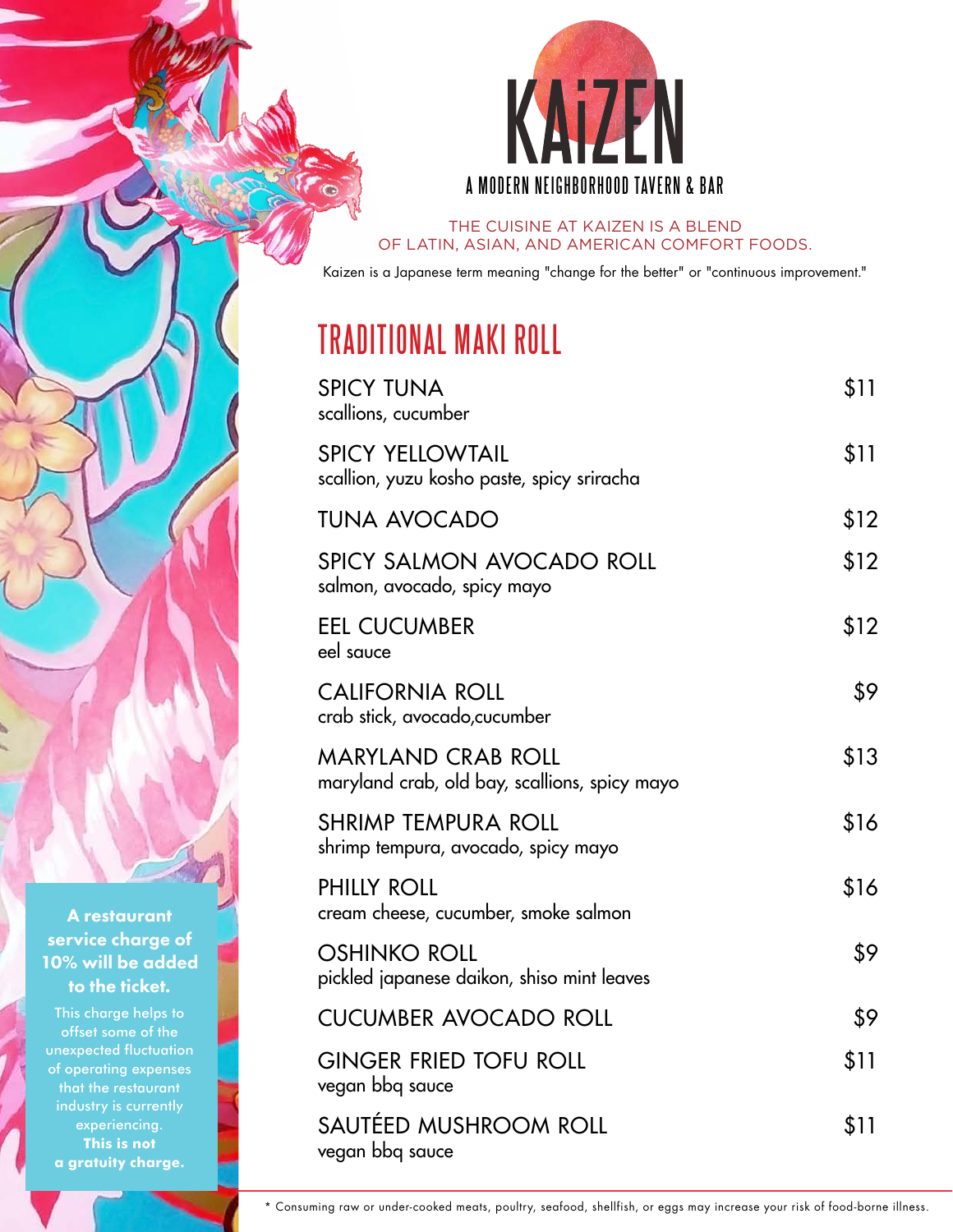## KAIZEN SIGNATURE MAKI (8pc- 6pc)

| <b>CHEF DECO</b><br>top: tuna, salmon, tobiko, sweet spicy sauce, potato crisp<br>inside: spicy tuna, avocado, crunchy bits | \$20 |
|-----------------------------------------------------------------------------------------------------------------------------|------|
| <b>RAINBOW ROLL</b><br>top: red, black, green<br>inside - cucumber, avocado, crab stick                                     | \$15 |
| DYNAMITE ROLL - BAKED<br>top: baked mayo, crab, crunchy bits, tobiko<br>inside - salmon                                     | \$19 |
| <b>SPICY CRAB TEMPURA ROLL</b><br>top: scallions, eel sauce, chili powder<br>inside: spicy crab, old bay, spicy mayo        | \$19 |
| <b>RYUJIN ROLL</b><br>top: wasabi pickled scallion<br>inside: salmon, tuna, yellowtail, avocado                             | \$18 |
| HI-NO-KAMI - FRIED<br>top: spicy tuna, cholula sauce, bonito flakes<br>inside: crabstick, yellowtail, cilantro              | \$22 |
| <b>TORA</b><br>top: shrimp, avocado, sriracha<br>inside: yellowtail, tempura bit, yuzu paste, cilantro                      | \$19 |
| <b>CRUNCHY SALMON</b><br>top: tempura bits bit<br>inside: salmon, spicy mayo, avocado, tobiko                               | \$15 |
| <b>BLACK WIDOW</b><br>top: tobiko, sriracha<br>inside: soft shell crab, cilantro, yuzu kosho sauce                          | \$19 |
| <b>MIDORI</b> VEGAN<br>top: micro shiso, lemon oil, vegan presto, avocado<br>inside: beet, cucumber, radish sprout          | \$18 |
| <b>BULGOGI ROLL</b><br>top: scallions, bulgogi glaze sauce<br>inside: bulgogi beef, kimchi, avocado                         | \$18 |
|                                                                                                                             |      |

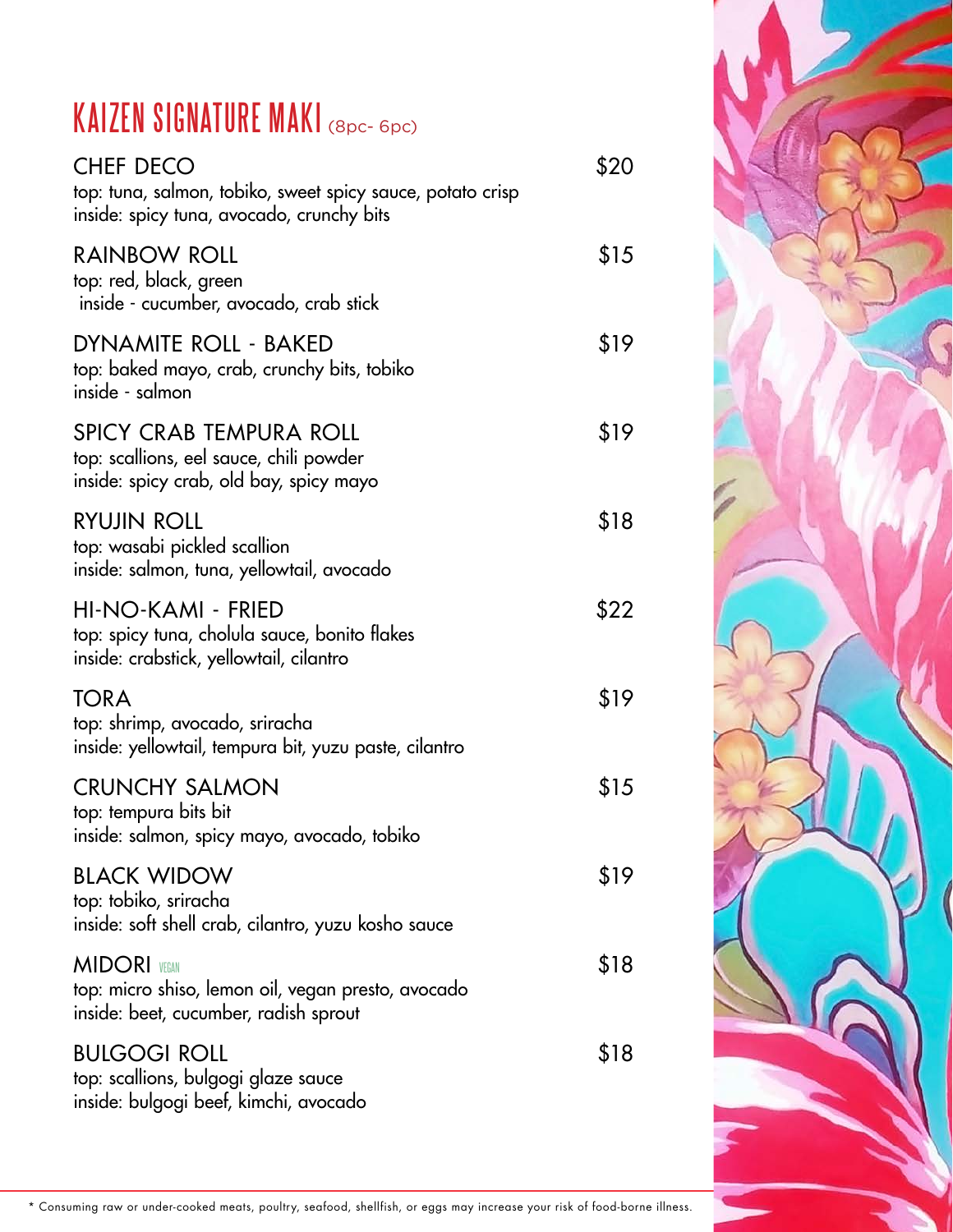

| <b>NIGIRI</b> (2 pc over rice) <b>&amp; SASHIMI</b> (3 pc fish) | N    |      |
|-----------------------------------------------------------------|------|------|
| SALMON - wasabi pickled                                         | \$8  | \$10 |
| TUNA - wasabi oil                                               | \$9  | \$12 |
| YELLOWTAIL - yuzu kosho paste                                   | \$8  | \$10 |
| UNAGI - eel sauce                                               | \$9  | \$12 |
| <b>SMOKE SALMON - scallion</b>                                  | \$8  | \$10 |
| <b>IKURA</b>                                                    | \$9  | \$12 |
| UNI SEA URCHIN                                                  | \$10 | \$12 |
| SPAM- bbq sauce                                                 | \$6  |      |
| <b>CRABSTICK</b>                                                | \$6  |      |
| CRAB - old bay, lemon oil                                       | \$10 |      |
| EBI SHRIMP - lemon oil                                          | \$10 |      |
| TAMAGO                                                          | \$6  |      |

## SNACK

| <b>MISO SOUP</b>                                                                                           | \$5  |
|------------------------------------------------------------------------------------------------------------|------|
| <b>EDAMAME</b> - bonito flakes                                                                             | \$8  |
| SEAWEED SALAD - lime segment                                                                               | \$9  |
| PORK BELLY BAO<br>2 each: pork belly, cucumber scallion, chili oil, miso glaze sauce                       | \$16 |
| <b>VEGAN BAO</b> vegan<br>2 each: shitake mushroom, turmeric, pickled daikon,<br>cucumber, vegan bbq sauce | \$14 |
| <b>BEEF SKEWERS</b><br>4 beef skewers, kimchi, scallions, ponzu, sesame chili oil                          | \$16 |
| <b>SPICY TUNA TOSTADAS</b><br>spicy tuna tartare mixed, avocado, red tobiko, salted plantain chips         | \$19 |
| <b>FRIED DUMPLING</b><br>veggies pork dumpling, assorted japanese spices, ponzu                            | \$10 |
| <b>CHICKEN KARAAGE</b><br>japanese chicken nugget, nori dust, okonomi sauce                                | \$10 |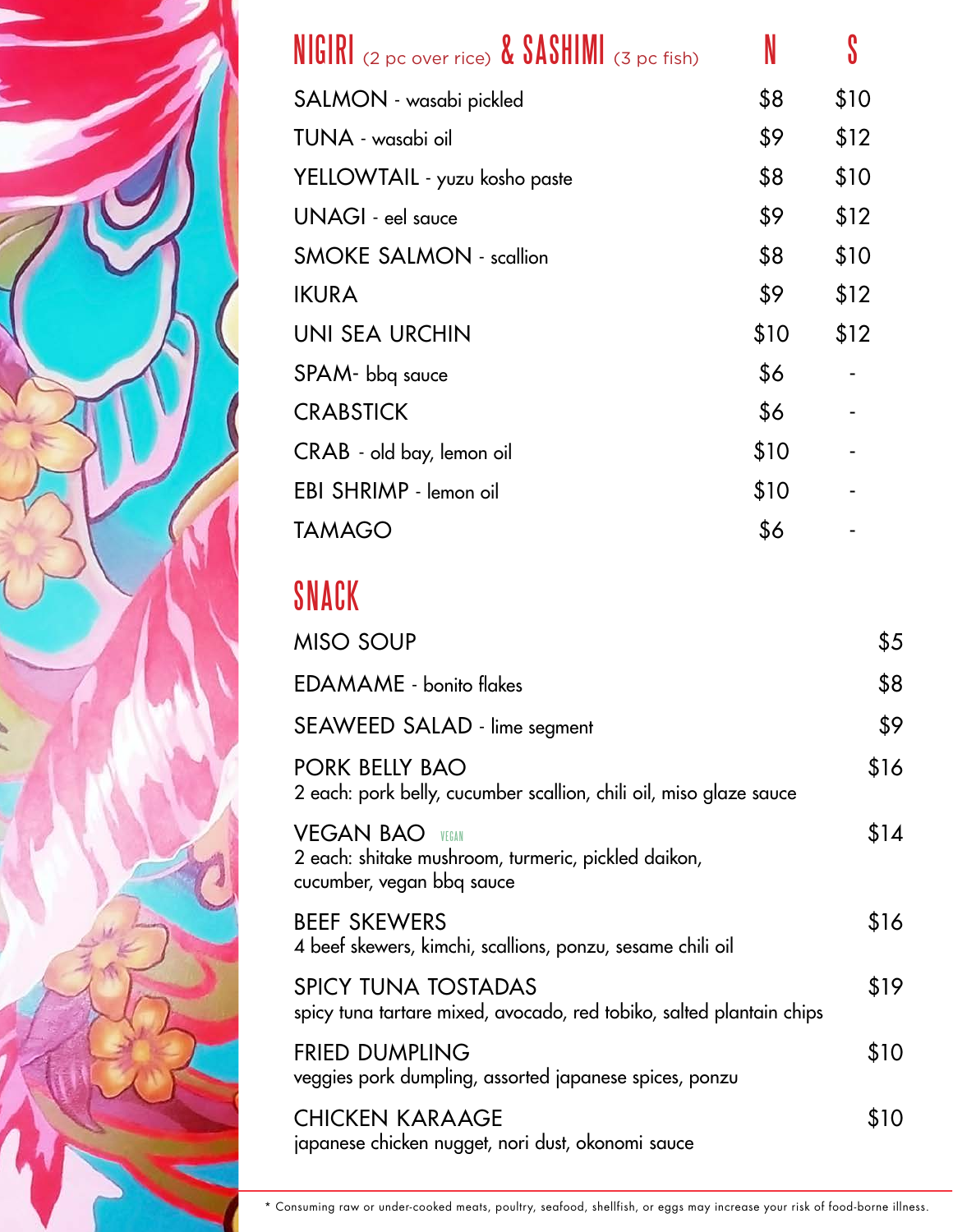# TACO

| <b>BIRRIA TACO</b><br>beef short ribs, onions, cilantro, cheese, birria sauce                                                                           | \$4  |
|---------------------------------------------------------------------------------------------------------------------------------------------------------|------|
| <b>BULGOGI TACO</b><br>avocado, pork belly, kimchi, serrano, cilantro, miso glazed sauce                                                                | \$3  |
| <b>SHRIMP TACO</b><br>shrimp tempura, lucifer chillies powder,<br>lettuce, mayo, avocado, cilantro                                                      | \$4  |
| CARNE ASADA TACO<br>grilled beef, onion, cilantro, tomatillo sauce, serrano                                                                             | \$3  |
| ENTRÉES                                                                                                                                                 |      |
| <b>CHIRASHI BOWL</b><br>assorted veggies, 6 pieces of chef choice fish, ikura                                                                           | \$22 |
| <b>SALMON POKE</b><br>salmon, togarashi, avocado, ogo seaweed,<br>shaved radish, rice pearls, scallions                                                 | \$18 |
| <b>TUNA POKE</b><br>tuna, togarashi, avocado, ago seaweed,<br>shaved radish, rice pearls, scallions                                                     | \$20 |
| <b>SUSHI DELUXE</b><br>spicy tuna roll, 9 pieces chef choice nigiri, miso soup                                                                          | \$36 |
| <b>SASHIMI DELUXE</b><br>15 pieces chef choice fresh sashimi, miso soup and sushi rice                                                                  | \$38 |
| <b>VEGAN BOWL</b><br>VFGAN<br>sushi rice, pickled veggies, ginger fried tofu, sautéed mushroom,<br>avocado, cucumber, japanese shallot yuzu vinaigrette | \$20 |
| <b>RED MISO RAMEN</b><br>japanese eggs noodle, red miso broth, chili oil,<br>serranos, cilantro, grilled red miso pork belly, egg                       | \$21 |
| <b>BIRRIA SHORT RIBS RAMEN</b><br>japanese eggs noodle, spicy miso barria broth,<br>shredded short ribs, serranos, cilantro, onions, egg                | \$24 |
|                                                                                                                                                         |      |

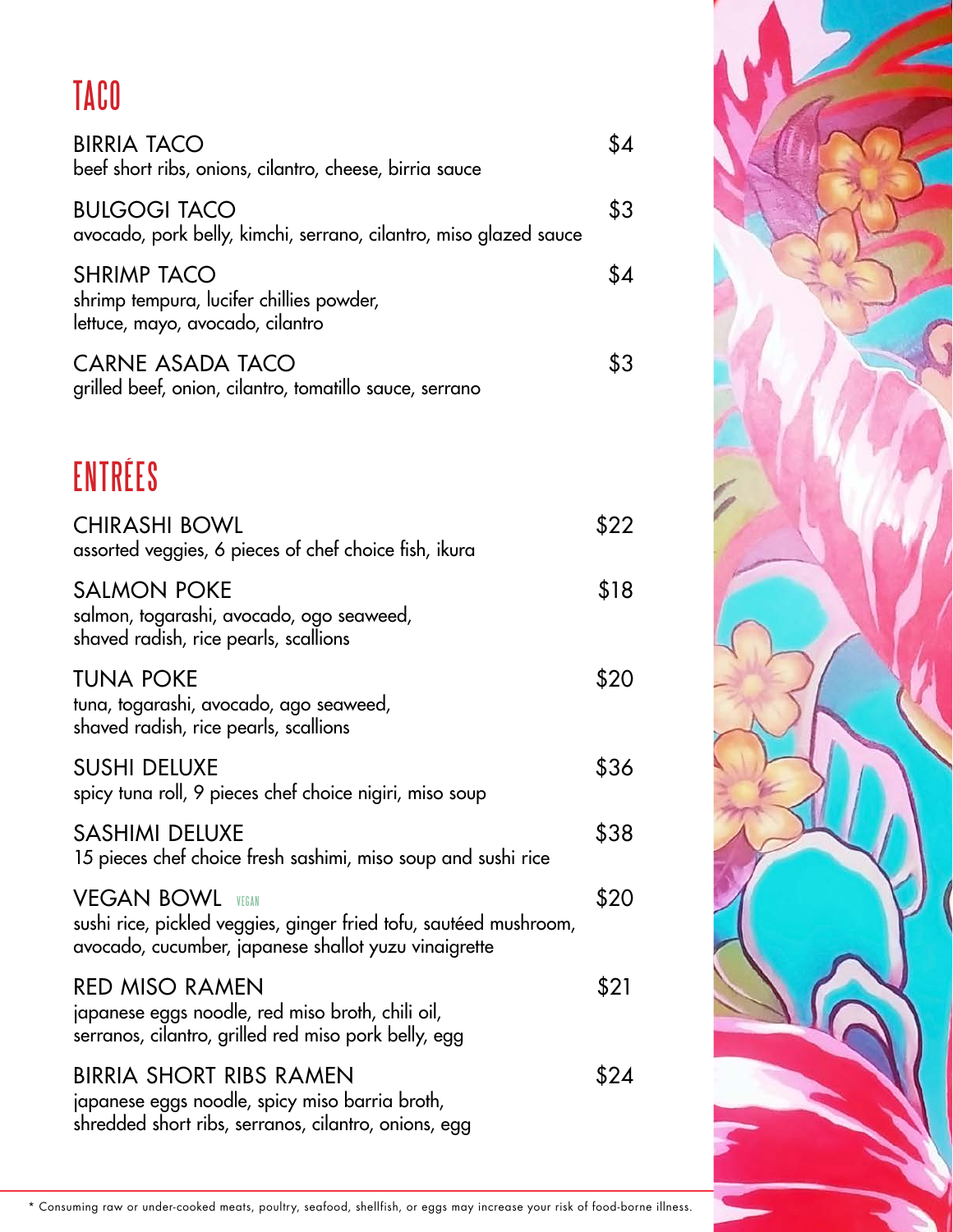



### **DESSERTS**

| MOCHIS & MACAROONS<br>strawberry puree, whipped cream                      | \$13 |
|----------------------------------------------------------------------------|------|
| GREEN TEA GELATO<br>matcha powder, whipped cream, slice toasted almond nut | \$9  |
| GREEN TEA MILLE CRÊPES                                                     | \$13 |

#### **BEVERAGES**

| <b>ICED SWINGS LOCAL COFFEE</b>    | \$5 |
|------------------------------------|-----|
| SWINGS LOCAL G ST HOT COFFEE       | \$5 |
| <b>FRESH SQUEEZED ORANGE JUICE</b> | \$5 |
| <b>CRANBERRY JUICE</b>             | \$5 |
| <b>SPARKLING WATER</b>             | \$6 |
| COKE, DIET COKE, SPRITE            | \$4 |
| <b>MILK</b>                        | \$4 |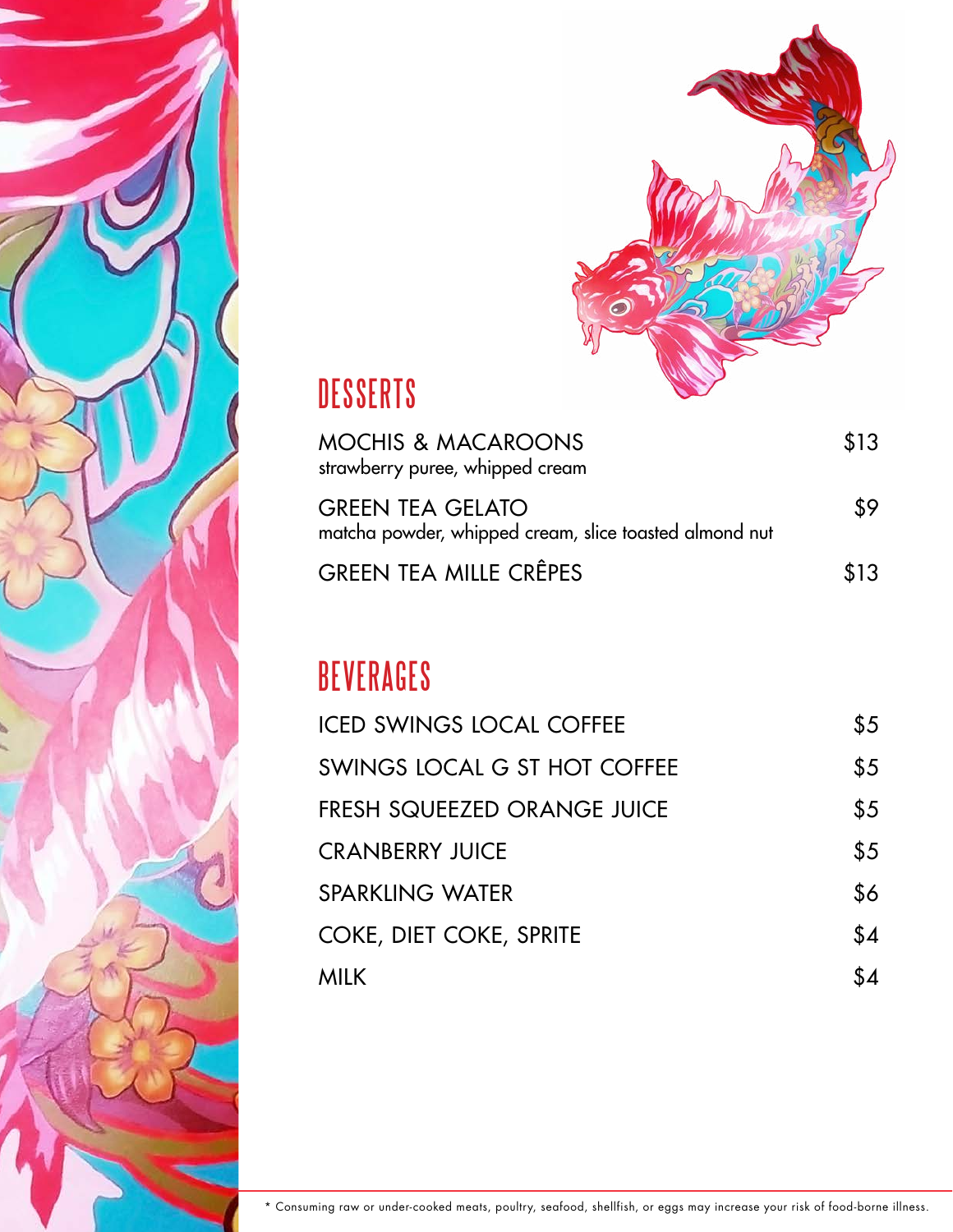## BAR MENU

| <b>ROSÉ &amp; WHITE WINES:</b>                      | glass  | bottle |
|-----------------------------------------------------|--------|--------|
| ATHENA CHARDONNAY, CA                               | $$13$  | \$48   |
| THE SEEKER SAUVIGNON BLC, NZ                        | $$12$  | \$40   |
| MINIMALISTA PINOT GRIGIO, ARG                       | $$11$  | \$39   |
| VILLAVIVA ROSÉ, FR                                  | \$10   | \$38   |
| <b>RED WINES:</b>                                   |        |        |
| FIRESTONE CABERNET, CA                              | $$13$  | \$48   |
| <b>EVOLUTION PINOT NOIR, OR</b>                     | $$13$  | \$48   |
| <b>DRAFT BEERS:</b>                                 | 16 oz. | 20 oz. |
| <b>SAPPORO</b>                                      | \$8    | \$9    |
| DC BRAU IPA                                         | \$10   | \$11   |
| <b>LOST BOY CIDER</b>                               | \$9    | \$10   |
| WE HAVE 5 ROTATING DRAFTS - ASK YOUR SERVER         |        |        |
| <b>BOTTLED BEERS:</b>                               |        |        |
| <b>MILLER LITE domestic</b>                         | \$5    |        |
| <b>ASAHI</b> imported                               | \$7    |        |
| SAKE:                                               |        |        |
| <b>HAKUSHIKA JUNMAI GINJO</b><br>900ML ABV 14.7%    | \$30   |        |
| HAKUSHIKA JPN ORCHARD PEACH<br>720ML ABV 10%        | \$28   |        |
| HAKUSHIKA SNOW BEAUTY NIGORI<br>300ML ABV 15%       | \$18   |        |
| JUNMAI TANKUKI CUP<br>200ML ABV 14.5%               | \$8    |        |
| <b>HOUSE SAKE HOT &amp; COLD</b><br>300ML ABV 14.5% | \$12   |        |

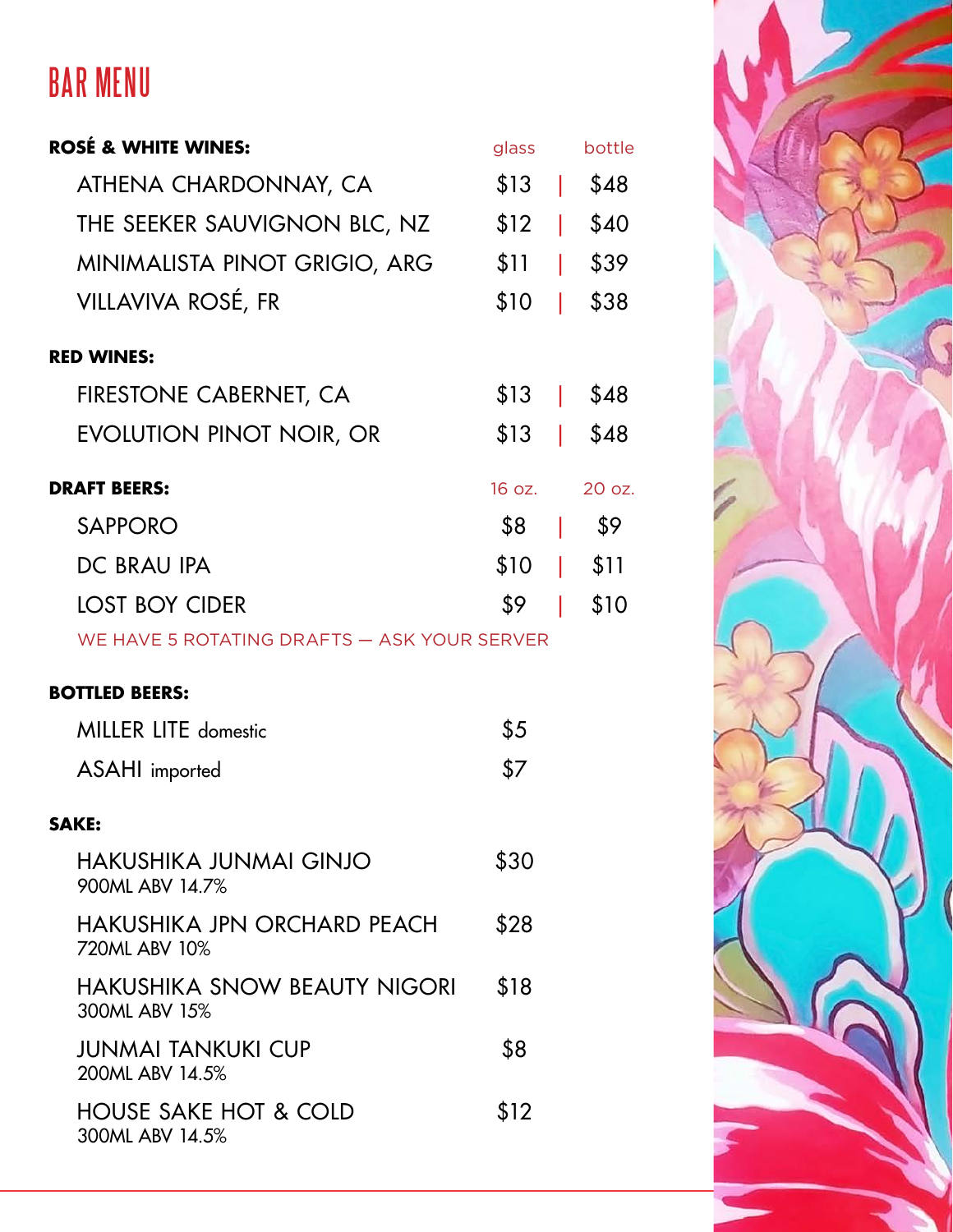

## KAIZEN COCKTAILS

| LA VIE EN ROSE<br>four rose bourbon, rose strawberry,<br>angostura, maraschino cherry                             | \$15 |
|-------------------------------------------------------------------------------------------------------------------|------|
| LAVENDER MADNESS<br>gin, st. germain, lemon, lavender bitter                                                      | \$13 |
| <b>BEAMS AND DREAMS</b><br>jim beam, st. germain, dry curaçao, lemon, angostura                                   | \$14 |
| BAM-BA-LAM<br>lunazul blanco tequila, wild hibiscus syrup,<br>triple sec, lemon, lime                             | \$13 |
| <b>GOLDEN FANG</b><br>elijah craig straight rye, passion fruit puree,<br>lemon, dry curaçao, egg white            | \$15 |
| <b>HIGH-NOON BOOGIE</b><br>vmount gay rum, pineapple juice, banana liqueur,<br>lemon, angostura bitter            | \$13 |
| <b>GINGER PANDA CURE</b><br>wasabi infused lunazul tequila, ginger liqueur,<br>lemon, triple sec, lavender bitter | \$15 |